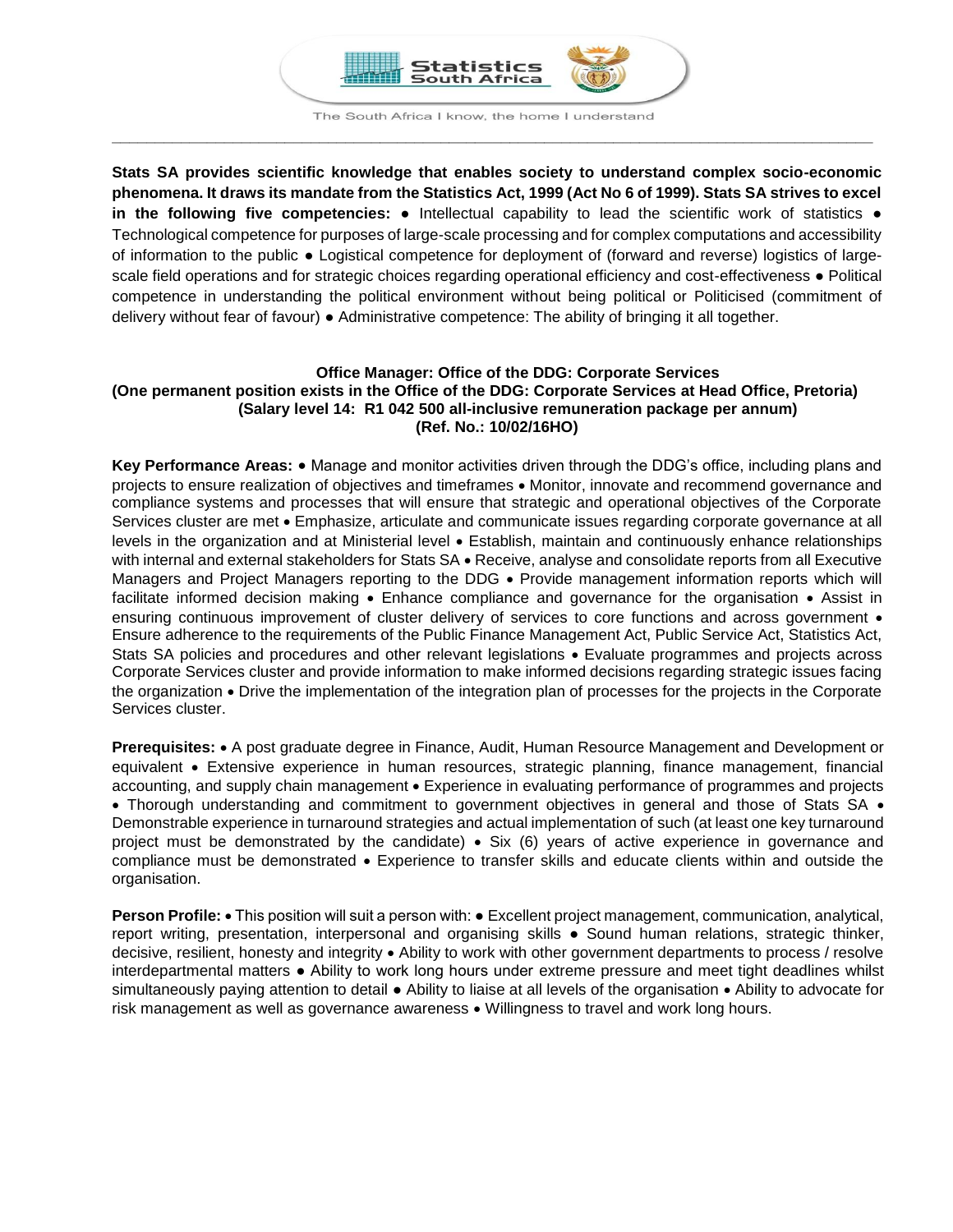# **Office Manager: Office of the DDG Methodology, Standards & Research (One permanent position exists in the Office of the DDG: Methodology, Standards & Research at Head Office, Pretoria)**

### **(Salary level 13: R864 177 all-inclusive remuneration package per annum) (Ref. No.: 11/02/16HO)**

**Key Performance Areas:** • Assist the DDG to monitor and implement decisions taken at both internal and external forums (e.g Exco, Cluster Meetings, Intergovernmental Meetings etc) ● Establish, maintain and continuously improve relationships with internal and external stakeholders to facilitate the attainment of business goals and ensure that the stakeholders needs are met ● Manage and monitor activities driven through the DDG's office, including plans and projects to ensure realisation of objectives and timeframes ● Receive, analyse and consolidate reports from all Executive Manager/Project Managers reporting to the DDG as well as provide management information reports which will facilitate informed decision making ● Represent the DDG in internal and external meetings ● Identify linkages and dependencies between activities within the cluster and optimize resource allocation accordingly ● Initiate systems and processes for the monitoring of strategic and operational objectives/plans within the cluster ● Prepare reports and communicate as well as articulate issues internally and externally ● Advise the DDG on compliance issues ● Assist in the implementation of standards.

**Prerequisites:** A relevant Bachelors degree • Management course will be an added advantage • Extensive experience in quantitative research and working with large date sets • Experience working with basic statistical concepts • Background in projects, finance, HR management • Thorough understanding and commitment to government objectives in general and the role of Statistics SA.

**Person Profile:** • This position will suit a person with: Excellent analysis, interpretation report writing and presentation skills ● Project Management skills ● High degree of computer literacy and ability to learn new packages independently ● Excellent communication and interpersonal skills ● Ability to liaise at all levels of the organization ● Ability to work under pressure and meet deadlines, whilst still paying attention to detail.

### **Chief Survey Statistician (One permanent position exists in the Labour Statistics division at Head Office, Pretoria) (Salary Level 13: R864 177 all-inclusive remuneration package per annum) (Ref. No.: 12/02/16HO)**

**Key Performance Areas:** Provide inputs to development of strategic, tactical and operational plans for the component • Conceptualise and develop content for divisional surveys and products • Lead and conceptualise the development and testing of survey instruments, procedures and guidelines for poverty and expenditure surveys • Provide highly technical advice on the analysis of data and writing of reports • Liaise and provide statistical support to stakeholders • Mentor staff.

**Prerequisites:** • An Honours degree in Economics/Statistics/Econometrics/Demography/Development studies or related social field Extensive experience in Project management, poverty and inequality analysis as well as advanced SAS is essential • At least six years experience as a Principal Survey Statistician or equivalent Middle Management experience coupled with experience in the analysis of data, policy development, research and writing reports • A valid driver's license.

**Person Profile:** • This position will suit a person with: • Good presentation, analytical, management, communication, report writing, leadership, organising, interpersonal and project management skills Ability to analyse information and situations, identify and solve problems, reason logically and draw valid conclusions  $\bullet$ Ability to apply creative thinking in the design and handling of multiple and complex tasks and projects • Ability to work under pressure  $\bullet$  Willingness to travel and work long hours.

# **Chief Survey Statistician**

### **(One permanent position exists in the Poverty and Inequality Statistics division at Head Office, Pretoria) (Salary Level 13: R864 177 all-inclusive remuneration package per annum) (Ref: No.: 13/02/16HO)**

**Key Performance Areas:** Provide inputs to development of strategic, tactical and operational plans for the component • Conceptualise and develop content for the divisional surveys and products • Lead and conceptualise the development and testing of survey instruments, procedures and guidelines for poverty and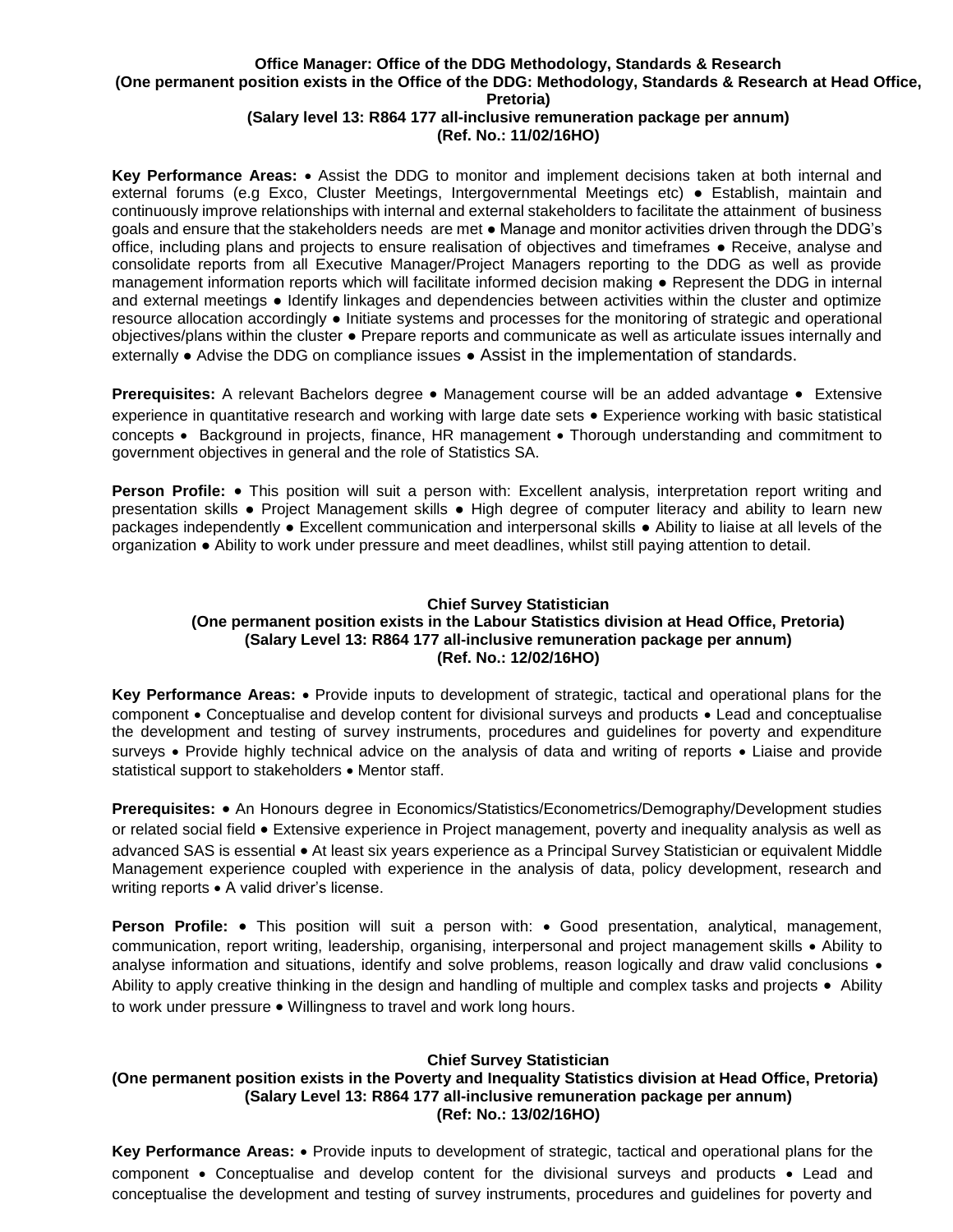expenditure surveys • Provide highly technical advice on the analysis of data and report writing • Liaise and provide statistical support to stakeholders • Mentor staff.

**Prerequisites:** • An Honours degree in Economics/Statistics/Econometrics/Demography/Development Studies or related Social field • Training in Project Management, Poverty and Inequality Analysis, and Advanced SAS is essential At least six years proven experience as a Survey Statistician and in analysis of data, research and report writing • Knowledge of policy development • Knowledge of MS Office Suite.

**Person Profile:** • This position will suit a person with: • Good communication, analytical, problem-solving, planning, organising, facilitation, presentation, report writing, conceptual, numerical, management and leadership skills • Ability to demonstrate professionalism • Ability to work under pressure • Ability to handle multiple and complex tasks and projects  $\bullet$  Willingness to travel and work long hours.

#### **Deputy Manager: Quarterly Employment Statistics (One permanent position exists in the Labour Statistics division at Head Office, Pretoria) (Salary Level 11: R569 538 all-inclusive remuneration package per annum) (Ref: No.: 14/02/16HO)**

**Key Performance Areas:** Development of policies, strategic, business and operational plans for the component  $\bullet$  Development of content (questionnaires and training manuals) for QES  $\bullet$  Coordinate data collection and data processing • Analysis of data and compilation of reports • Development and maintenance of the dissemination plan, compile publication document and clearance document • Development and maintenance of detailed sources and methods documentation • Continuous communication with stakeholders Supervision of staff and other resources.

**Prerequisites:** • A Honours degree in Statistics/Econometrics/Economics/Social Science/Accounting • Advanced training in SAS, introduction to project management, and introduction to economic indicators and analysis is essential • At least five years of experience as a Middle Manager and proven experience in analysis of data, report writing, and quantitative research • Proven use of statistical software for data analysis • Knowledge of MS Office Suite.

**Person Profile:** • This position will suit a person with: • Good communication, analytical, problem-solving, planning, organising, facilitation, presentation, report writing, conceptual, numerical, management and leadership skills • Ability to work under pressure • Ability to handle multiple and complex tasks and projects • Willingness to travel and work long hours.

#### **Deputy Manager: Demographer (Content Development & Products) (One permanent position exists in the Population Statistics division at Head Office, Pretoria) (Salary Level 11: R569 538 all-inclusive remuneration package per annum) (Ref. No.: 15/02/16HO)**

**Key Performance Areas:** ● Develop component's tactical and operation plans ● Develop census/survey content and products ● Conduct users/stakeholder's consultation workshops on data items and products ● Provide support on census/survey training on content and methodologies • Conduct census/survey analysis and product development processes ● Supervise staff.

**Prerequisites:** ● A degree in Statistics/Demographer or related field ● A postgraduate qualification is essential ● At least five years experience in population or social statistics ● Ability to work with large datasets ● Knowledge in the field of Demography, Population studies or Statistics ● Knowledge of MS Office Suite.

**Person Profile: •** This position will suit a person with: • Good communication, analytical, presentation and report writing skills with high work ethics ● Ability to work independently as well as in a team.

### **Deputy Manager: ICT Risk**

**(One permanent position exists in the Information Communication Technology division at Head Office, Pretoria) (Salary Level 11: R569 538 all-inclusive remuneration package per annum) (Ref. No.: 16/02/16HO)**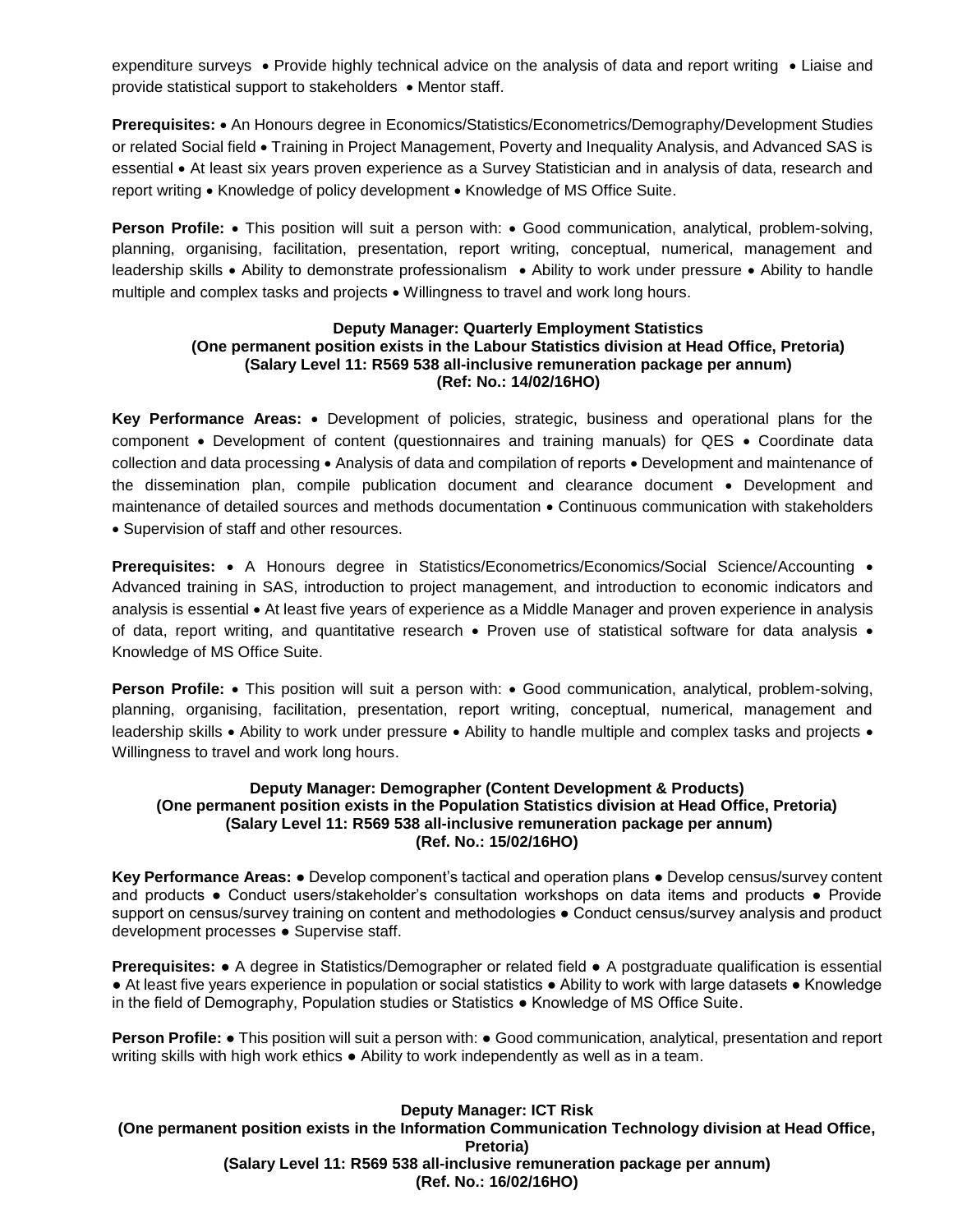**Key Performance Areas:** ● Implement effective ICT Security Management across the organisation (application and Host Security, Endpoint Security, Network Security (Servers, Local Area Network/Wide Area Networks) • Develop and review security related procedures and standards ● Conduct and report on security assessments ● Implement ICT Security policies and strategies ● Provide inputs on the component`s strategy and manage ICT Security projects as well as participate in tender processes from technical perspective ● Conduct research on latest technology threat and landscapes and trends • Form part of ICT Continuity Management initiatives • Manage information security documentation • Conduct ICT Security management education and awareness programmes.

**Prerequisites: ●** A three-year tertiary qualification in Information Technology or related fields ● At least five years' relevant working experience in an ICT environment with focus on Networking/IT Security/ IT Technical Support ● CCNA Security certification is essential: A+, N+, Security +, CISSP and any other IT Security Certification will be an added advantage ● Sound technical knowledge of information technology and security technologies such as Firewall, IPS, Antivirus solutions, and Active Directory, Proxy Servers and encryption technologies. Must have worked with at least 3 of the above technologies • Good conceptual understanding of software, hardware, network and IT procedures and processes Good understanding of IT Networks concepts and their behavior ● Ability to implement ICT Security Policies ● General business understanding especially in the context of government institutions ● Familiarity with hacking technology, practices, incidents etc. ● Knowledge of project management will be a recommendation ●Good conceptual and technical understanding of software (including Web applications), hardware, network, databases (Oracle/SQL), different flavors of operating systems ((Windows 2008 R2, Novell OES and SuSe Linux) ● Familiar with COBIT, ITIL and ISO27001/2.

**Person Profile: ●** This position suits a person who has the ability to work collaboratively with a broad range of constituencies and diverse groups of people, good interpersonal skills ,communication, presentation, analytical, planning, organising, problem-solving, customer interaction and decision-making skills ● A dynamic, energetic, assertive, self-driven, innovative and results-driven team player ● Ability to work under pressure and meet deadlines ● Willingness to travel and work long hours.

#### **Deputy Manager: Risk Management (One permanent position exists in the Corporate Governance division at Head Office, Pretoria) (Salary level 11: R569 538 all-inclusive remuneration package per annum) (Ref: No.:17/02/16HO)**

**Key Performance Areas:** Develop and implement systems, policies, standards and procedures for the identification, collection and analysis of risk/related information Facilitate and implement integrated risk management within the organisation • Analyse, evaluate and monitor the implementation of risks • Compile the risk register, develop and maintain the department's risk profile • Monitor and provide a risk status report • Assist in ensuring the development of business Continuity Management (BCM) process within the organisation  $\bullet$ Supervise staff.

**Prerequisites:** • A Degree in Accounting/Risk Management/Internal Audit/internal Control to be accompanied by an academic report • Training in Risk Management/Business Continuity is essential • Training in HR legislations, policies and procedures • At least five years experience in one or more of the following fields: risk management/quality improvement/Accounting/internal Audit • Knowledge of accounting principles and techniques, managerial principles and computerised information systems • Knowledge of MS Office Suite.

**Person Profile:** • This position will suit a person who is: • Analytical, honest, objective with interpersonal and communication skills . Willingness to travel and work long hours.

# **Deputy Manager: SCM (Logistics)**

# **(One permanent position exists in the Financial Administration division at Head Office, Pretoria) (Salary Level 11: R569 538 all-inclusive remuneration package per annum) (Ref. No.: 18/02/16HO)**

**Key Performance Areas: •** Develop applicable operational plans, policies and procedures • Ensure provision of efficient and effective ordering services ● Manage transit and distribution management ● Manage warehouse and courier services ● Verify and consolidate commitments and accruals ● Liaise and provide support to stakeholders • Ensure all queries are attended to with regard to audit queries • Manage staff and other resources.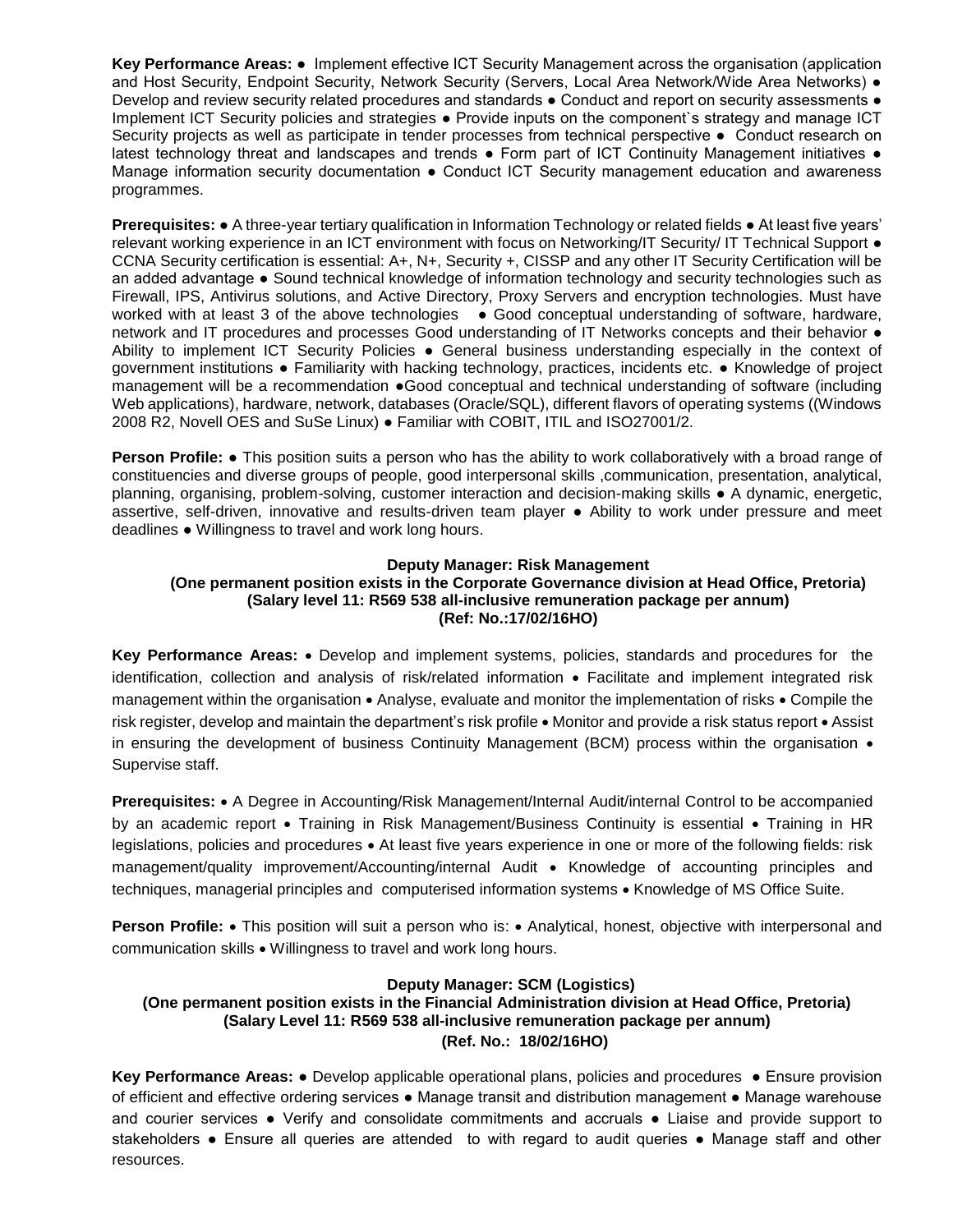**Prerequisites:** ● A degree in Supply Chain Management/Logistics/Public Administration/Financial Management/Accounting ● Knowledge of LOGIS, Supply Chain Management and BAS is essential ● At least five years relevant experience in Supply Chain Management ● Knowledge of MS Office Suite.

**Person Profile:** ● This position will suit a person with: ● Good communication, report writing, analytical, numerical, leadership, negotiation, decision-making and financial management skills ● Ability to train staff ● Willingness to travel and work long hours.

### **Deputy Manager: Data Collection and Field Training (One permanent position exists in the Community Surveys and Census Operations division at Head Office, Pretoria) (Salary Level 11: R569 538 all-inclusive remuneration package per annum) (Ref. No.: 19/02/16HO)**

Key Performance Areas: • Review and develop policies and plans for Census Data Collection. • Develop Data Collection Strategies, methodologies and manuals • Develop training material and coordination of training for data collection process • Design mini-test Data Collection methodology and other tools and coordination of testing Develop and implement quality management for data collection Liaise with and provide support to internal and external stakeholders • Manage staff and other resources.

**Prerequisites:** • A three-year tertiary qualification in Demography/Statistics/Social Sciences or related field • Training in Project Management and Advanced Management Development Programme is essential • At least five years experience as a middle manager and experience of Survey/Census development work and field training • Knowledge of South African Surveys/Census taking, fieldwork and MS Office Suite • A valid driver's license.

**Person Profile**: . This position will suit a person with: Good communication, supervisory, leadership, interpersonal, analytical and facilitation skills Ability to communicate with contractors at senior levels, and be decisive, creative, improvement and quality oriented • manage people and teamwork oriented • Willingness to work long hours, weekends and travel all over the country.

### **Principal Survey Statistician (One permanent position exists in the SCM&E division at Head Office, Pretoria) (Salary Level 11: R569 538 per annum all-inclusive remuneration package per annum) (Ref: No.: 20/02/16HO)**

**Key Performance Areas:** Participate in the development of the integrated household surveys, M&E strategies and plans • Design and co-ordinate the development of monitoring and evaluation systems, tools, indicators and mechanisms for surveys and census • Research and design monitoring and evaluation studies • Conduct monitoring and evaluation field operations • Conduct processing, analysis and reporting • Liaise with stakeholders • Effective supervision of staff and utilisation of resources.

**Prerequisites:** A Bachelors degree in Statistics/Demography/Population Studies/Social Sciences (with Statistics/Mathematics as a subject) • Training in Monitoring and Evaluation or related field is essential • At least five years experience in facilitation and/or development and/or implementation of strategy monitoring systems, survey and census fieldwork operations, financial management and performance management • Knowledge of MS Office Suite • A valid driver's license.

**Person Profile:** • This position will suit a person with: • Good communication, facilitation, report writing, leadership, assertiveness and analytical skills • Ability to work in a team • Willingness to travel extensively.

# **Assistant Manager: Survey Statistician (One permanent position exists in the Structural Industry Statistics division at Head Office, Pretoria) (Salary Level 9: R289 761 per annum) (Ref. No.: 21/02/16HO)**

**Key Performance Areas:** ● Attend to user needs and queries ● Develop survey methodology, questionnaire, data processing system and statistical processing methodology ● Coordinate and monitor the data collection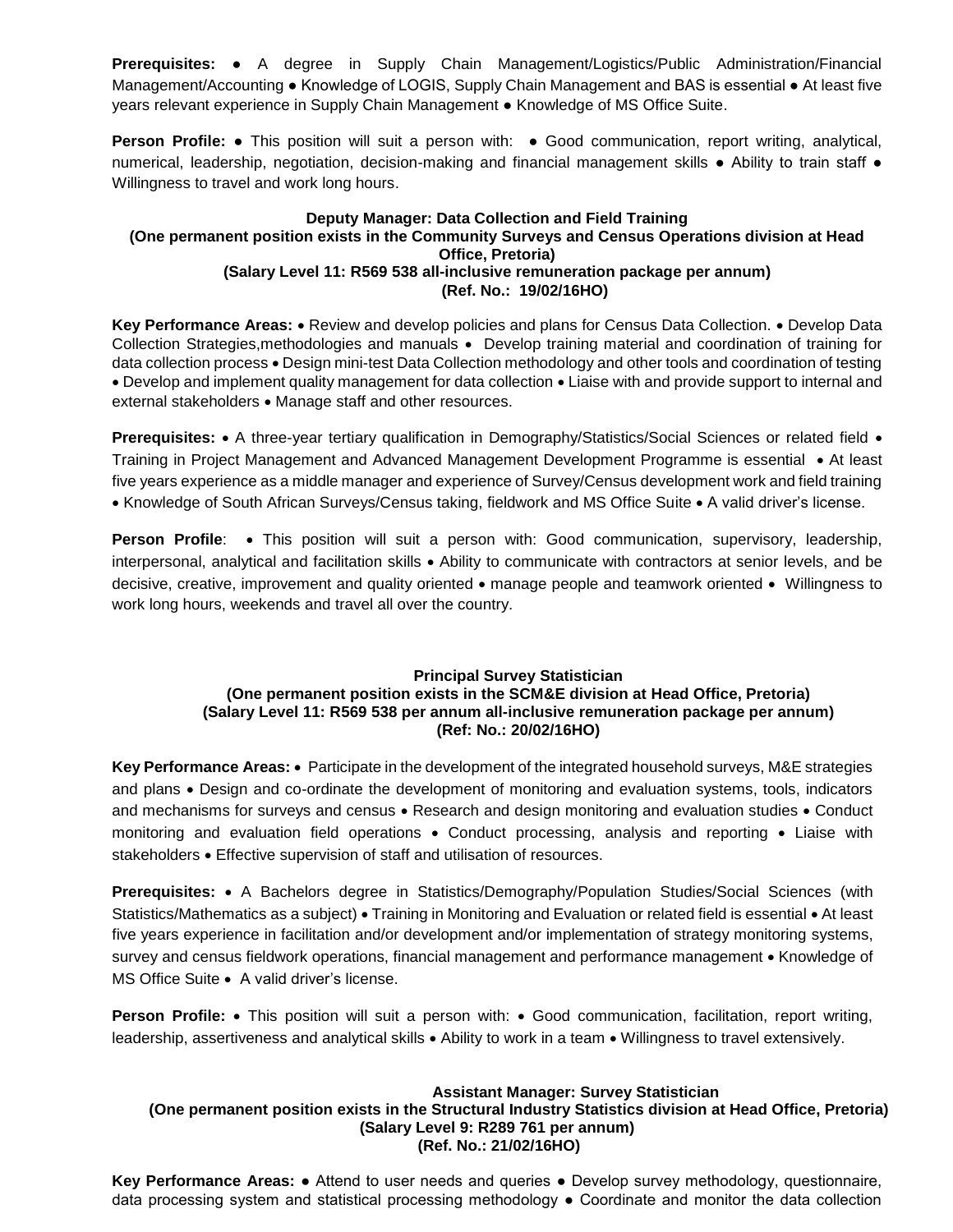process training of data collectors and development of training manuals ● Perform advanced data analysis and editing ● Review quality standards, data analysis framework and implementation of operational plans ● Develop and maintain the dissemination plan, publication document and clearance document • Develop and maintain detailed sources and methods documentation ● Manage team's performance and comply to human resources directives and legal frameworks.

**Prerequisites:** ● A degree in Statistics/Economics/Econometrics/Accounting or related field ● Training in SAS, introduction to project management, and introduction to economic indicators and analysis is essential ● At least three years experience in the relevant field ● Knowledge of MS Office Suite and advanced statistical techniques.

**Person Profile:** ● This position will suit a person with: ● Good communication, interpersonal, planning, organising, analytical, numerical and problem-solving skills ● Ability to meet deadlines ● Ability to be accurate and pay attention to detail.

#### **Assistant Manager: Language Services (Two permanent positions exist in the Publication Services division at Head Office, Pretoria) (Salary level 9: R289 761 per annum) (Ref. No.: 22/02/16HO)**

**Key Performance Areas:** ● Provide inputs on the unit's procedures, standards and plans, processes and guidelines **●** Provide and quality check the editing and proofreading services and functions for the organisation's publications and correspondence ● Provide inputs and promote usage of the style guide according to the latest language practices ● Quality check translated documents in at least one of the country's official languages ● Liaise with stakeholders ● Convene working groups meetings for the development of terminology for specific language working groups ● Supervise junior staff.

**Prerequisites:** • A degree/diploma in Publishing/Editing/Communication/Journalism/Linguistics/BA in Languages (English Lit or writing) • At least three years experience in communication or publishing as a copy (text) editor in English Knowledge of editing, publishing, printing, information dissemination and production systems employed in statistical documents • Knowledge of the publishing process and language planning, supervisory and team management • Superior knowledge of the English grammar and vocabulary and its application, and continuous update of the English language usage ● Good understanding of the current social, developmental and economic affairs of South Africa ● Knowledge of MS Office Suite.

**Person Profile: •** These positions will suit a person with: • Good numerical, time management, statistical literacy, research, linguistics, writing, communication and editing skills Ability to work under pressure, in a team as well as independently ● Ability to pay attention to detail and have a questioning mind ● Ability to sort out work-related problems and adhere to strict deadlines Willingness to travel and work long hours.

### **Assistant Manager: Processing Operations (One permanent position exists in the Corporate Data Processing division at Head Office, Pretoria) (Salary Level 9: R289 761 per annum) (Ref: No.: 23/02/16HO)**

**Key Performance Areas:** Provide inputs towards the development of policies, procedures and coordination of processes for Household Surveys Processing • Facilitate data processing operations • Facilitate the training of processing team Participate in the setting of quality controls and assurance standards for all data processing activities • Provide support in liaison with stakeholders • Supervise staff and other resources.

**Prerequisites:** • A three-year tertiary qualification in Public Administration/Management/Economics • SAS training is essential • At least three years experience in data processing • Knowledge of MS Office Suite.

**Person Profile:** • This position will suit a person with: • Good communication, numerical and leadership skills • Ability to work in a team • Ability to work under pressure to meet deadlines • Willingness to travel and work long hours.

> **Assistant Manager: Labour Relations (One permanent position exists in the HRM&D division at Head Office, Pretoria) (Salary Level 9: R289 761 per annum) (Ref: No.:24/01/16H0)**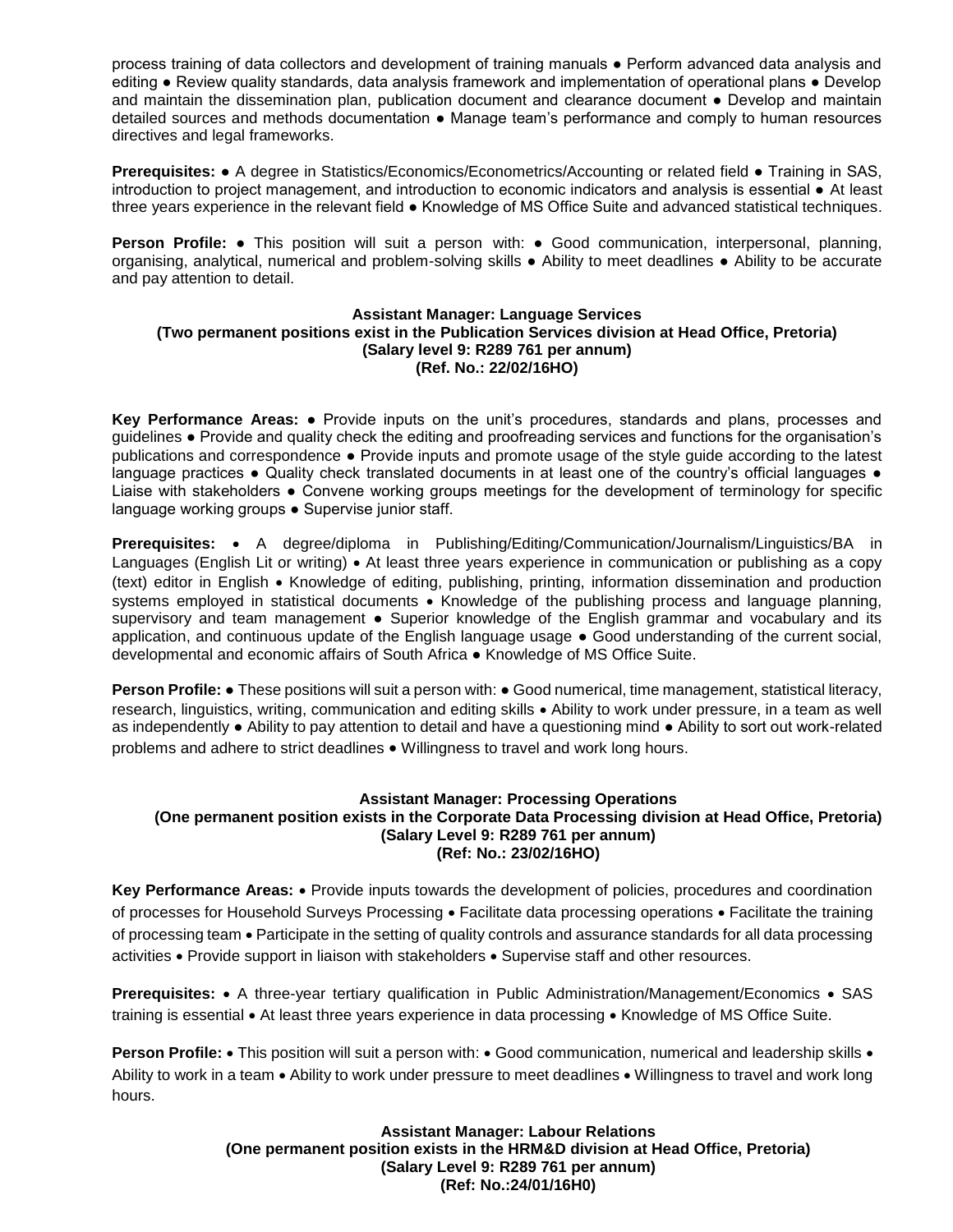**Key Performance Areas:** • Conduct grievance processes • Handle disciplinary matters • Facilitate appeals against the outcomes of the disciplinary proceedings • Deal with disputes and labour unrest • Coordinate and compile case management issues.

**Prerequisites:** A three-year tertiary qualification in Labour Law/Labour Relations/Human Resources/ Industrial Psychology to be accompanied by an academic report • At least three years experience in Labour Relations • Training in management of conflict/law of evidence/handling of negotiations/understanding of employment contracts is essential • Knowledge of HRM, labour relations, law evidence and interpretation of statues.

**Person Profile:** • This position will suit a person who has: • Good communication, counselling, writing, diplomacy, presentation, facilitation and interpersonal skills Ability to manage power and to understand diversity • Ability to work with people • Willingness to travel.

#### **Persal Personnel Controller (One permanent position exists in the HRM&D division at Head Office, Pretoria) (Salary Level 9: R289 761 per annum) (Ref: No.:25/02/16H0)**

Key Performance Areas:  $\bullet$  Provide inputs in the development of policies, procedures, operational / work plans, practices notes and process flows • Ensure the effective utilisation of PERSAL system in the organization • Provide access to PERSAL system for users. Monitor legitimate users . Conduct PERSAL audits and inspections • Evaluate and register System Change Controls • Provide PERSAL training to users • Provide PERSAL work file reports to Management . Liaise with stakeholders.

**Prerequisites:** • A three-year tertiary qualification in HRM/HRD/Financial Management/Auditing/Public Administration to be accompanied by an academic report . Training in HR legislations, policies and procedures, Persal controllers course, Introduction, personnel administration, salary administration, leave management and establishment administration management is essential • At least three years experience in finance environment/Persal Controllers duties • Knowledge of MS Office Suite.

**Person Profile:** • This position will suit a person with: • Good communication, analytical, innovative, training and interpersonal skills  $\bullet$  Ability to work independently and under pressure  $\bullet$  Willingness to travel.

### **Service Desk Agent (Two permanent positions exists in the Information and Communication Technology division at Head Office, Pretoria) (Salary Level 9: R289 761 per annum) (Ref: No.: 26/02/16HO)**

**Key Performance Areas:** Provide Customer/User interface Provide First Line Technical and departmental support • Facilitate Business service request • Assist in generating a knowledge base of known errors.

**Prerequisites:** • A three-year tertiary qualification in IT or related qualification • Service Desk and Call Centre training, and ITIL certificate (V3) is essential • SDI Service Desk Institute Analyst and Quality Management certifications will be an added advantage • At least three years in a similar role/relevant working experience • Knowledge of Call Centre Telephone Management Systems, Knowledge of Windows OS, Linux OS, Netware is an added advantage • Knowledge of LAN, WAN, VPN, RAS, Printers, Scanners, Desktop and Laptop hardware fields . Understanding of Service Desk systems and trouble ticketing process.

**Person Profile:** • This position will suit a person with: • Good communication, telephone etiquette, organising, project and resource management, problem-solving and team oriented interpersonal skills . Ability to set customer service standards and develop appropriate guidelines • Ability to supply monthly status documentation based on the service desk systems trouble tickets • Ability to commit to a task and complete tasks within required periods • Ability to understand and adhere to policies and procedures • Willingness to travel and work long hours.

# **Price Methodologist**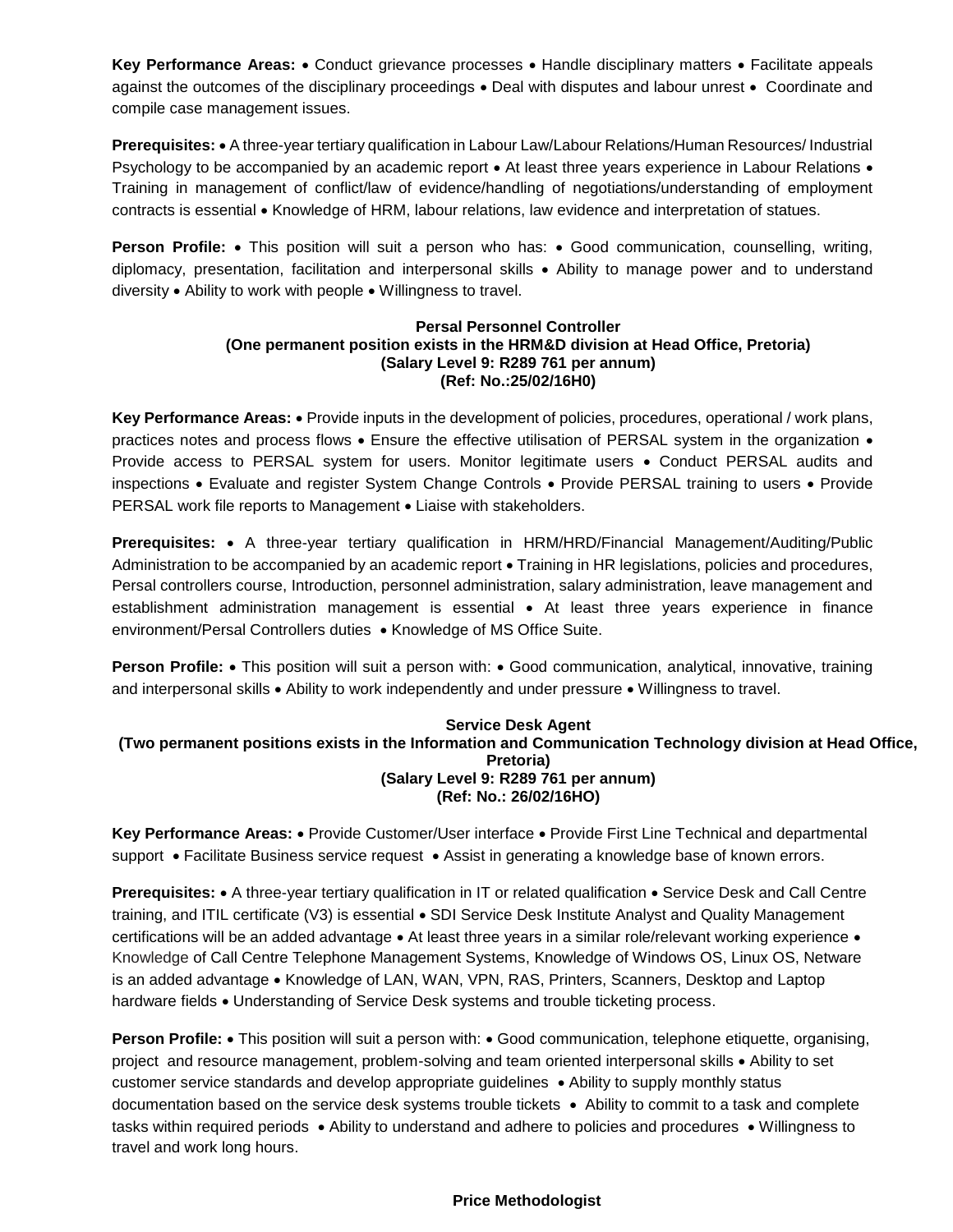#### **(One permanent position exists in the Price Statistics division at Head Office, Pretoria) (Salary Level 9: R289 761 per annum) (Ref. No.: 27/02/16HO)**

**Key Performance Areas:** ● Provide inputs on development of methodologies regarding price statistics based on international best practices and ensure continuous improvement of price statistics • Participate in ensuring that price statistics are collected and compiled using the best international practices • Participate in the development and maintenance of detailed sources as well as the methods documentation relevant activities for all price statistics publications • Participate in reweighting (weights estimation), rebasing, and sample management of price statistics Design statistical programs and participate in the writing of guidelines, specifications including instructions to programmers and analysis of data . Interact stakeholders . Provide inputs to management relating to MTEF, and operational planning and budgeting.

**Prerequisites:** • A three-year tertiary qualification in Economics/Statistics or related discipline • Training in quantitative analysis is essential  $\bullet$  At least three years experience in quantitative analysis and research  $\bullet$ Knowledge of SAS and MS Office Suite  $\bullet$  A valid driver's license will be an added advantage.

**Person Profile:** ● This position will suit a person with: • Good communication, research, report writing and problem-solving skills at an operational level • Ability to work under pressure and deliver to tight deadlines • Ability to work independently and adapt to change • Ability to critically evaluate work methods and content.

### **Assistant Manager: Economist (One permanent position exists in the Application of National Accounts component at Head Office, Pretoria) (Salary Level 9: R289 761 per annum) (Ref: No.: 28/02/16HO)**

**Key Performance Areas:** ● Assist with operational planning in the component ● Execute activities in the process of compiling Environmental Economic Accounts ● Conduct research in order to continually update, assess and improve on Environmental Economic Accounts ● Conduct data analysis and editing on Environmental Economic Accounts ● Draft and update sources and methods ● Interact with stakeholders as required.

**Prerequisites:** ● A Batchelor degree in Economics/Environmental Economics/Environmental studies and or related field ● Training in the System of National Accounts, as well aa other related international guidelines and standards is required ● At least three years experience in the field of national Accounts and/or relevant Economics Statistics filed ● Experience in the compilation of Environmental Economic Accounts would be an added advantage ● Experience in data collection, analysis, evaluation and interpretation ● Competence in the use of office software packages such as MS Office Suite (specifically Excel, Word and Power Point).

**Person Profile: •**This position will suit a person with: • Good management, communication, planning, project management, presentation, analytical and problem-solving skills ● Ability to work under pressure and deliver to deadlines ● Willingness to work long hours.

# **Provincial Security Co-ordinator (One permanent position exists in the North-West Provincial Office) (Salary Level 9: R289 761 per annum) (Ref. No.: 29/02/16NW)**

**Key Performance Areas:** ●Co-ordinate, monitor and ensure compliance relating to security processes and procedures ● Provide and co-ordinate physical security function in the province ● Provide effective occupational health and safety functions in the province  $\bullet$  Conduct investigations on security related matters  $\bullet$  Provide effective information security compliance in the province ● Liaise with stakeholders.

**Prerequisites:** ● A Degree/Diploma in Law Enforcement/Security Management to be accompanied by academic report ● Training in security management/security appraisals/security investigations/project management is essential ● State Security Agency Management/Advisor Course will be an added advantage. At least three years experience in security management, security investigation and assessment • Supervisory experience will be an added advantage ● Knowledge of security administration, investigation methodologies, information security audits as well as conducting threat and risk assessments ● Knowledge of MS Office Suite ● A valid driver's license will be an added advantage.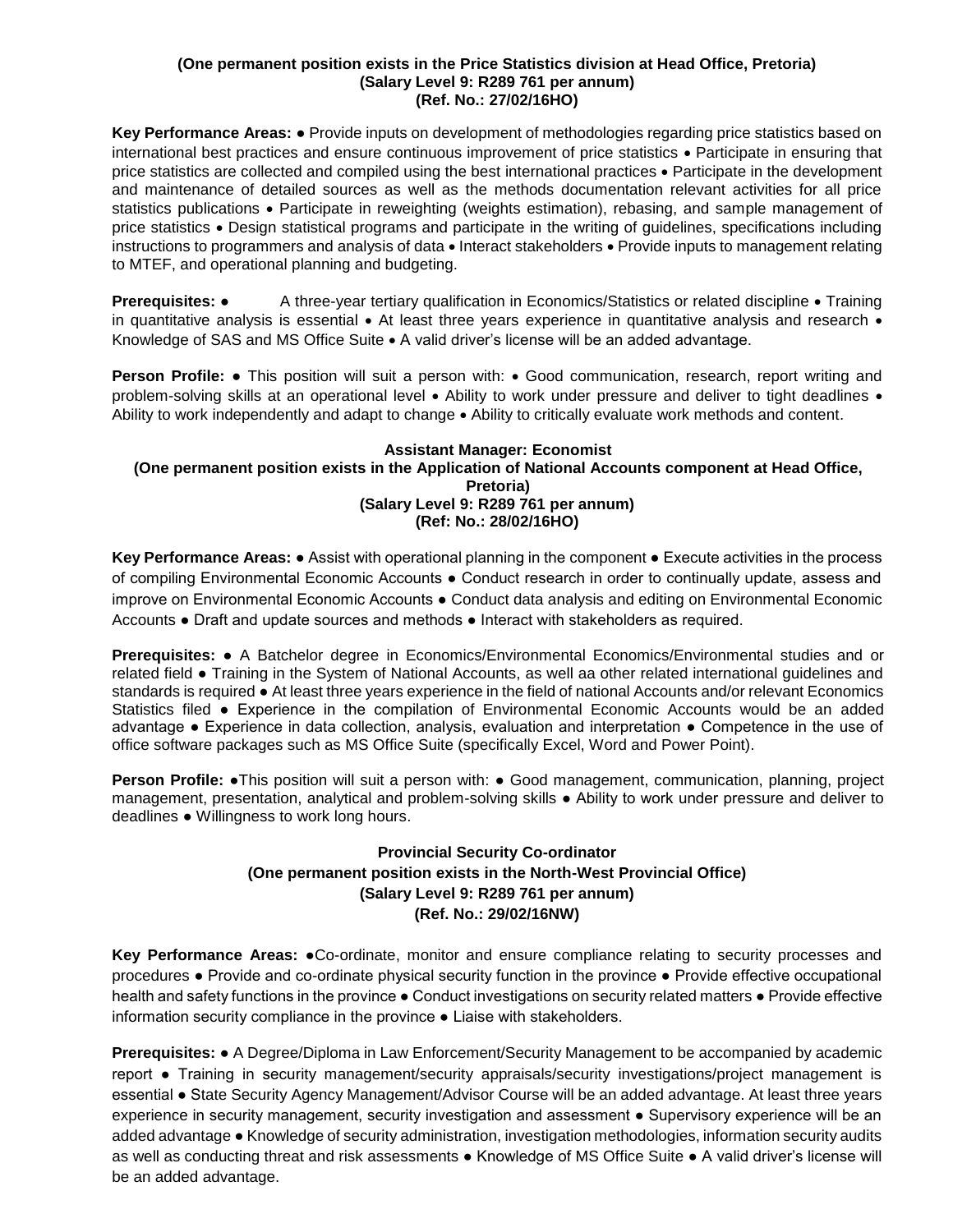**Person Profile:** •This position will suit a person with: • Good communication, conflict management, interpersonal, assertive, analytical, negotiation and report writing skills ● Willingness to travel extensively and work long hours ● The candidate will be subjected to a Top Secret Clearance process.

#### **Survey Statistician: Service Delivery Statistics (One permanent position exists in the Social Statistics division at Head Office, Pretoria) (Salary Level 8: R243 747 per annum) (Ref: No.: 30/02/16HO)**

Key Performance Areas: • Develop training manuals surveys and provide inputs in the development of data collection instruments • Provide input in the development of editing and imputation systems • Analyse data towards the publication of statistical release and user request • Participate in the production of thematic report and research papers • Provide inputs in the development of operational plan and statistical processing methodology • Record all activities and inputs related to the statistical value chain and the development of the  $data \cdot$  Interact with internal and stakeholders.

**Prerequisites:** • A degree in Demography/Economics/Statistics/Development studies or related social field • Training in SAS programming and enterprise guide is essential • At least two years applicable experience • A valid driver's licence will be an added advantage.

**Person Profile:** • This position will suit a person with: • Good communication, analytical, numerical, report writing, innovative, interpersonal and basic programming skills • Ability to work independently and in a team • Ability to work under pressure and long hours.

# **Bio-Marker (Thirty Short-term contract positions exists in all Nine Provinces for the South African Demographic Health Survey (SADHS)**

# **These positions are for registered nurses who are unemployed, under the age of 65 and have not previously taken Voluntary Severance Packages (VSP) from government**

# **(Rate of Pay: R6 125 13 per month) (Ref: No.: 31/02/15HO)**

**Key Performance Areas:** Ensure that all bio-marker measurements are performed/taken and recorded correctly • Provide participants with results of anthropometry, BP and anaemia tests • Ensure that all medical waste is disposed of correctly • Report progress daily to the supervisor • Ensure referral of participant/s to health services where and when required.

**Prerequisites:** A diploma in Nursing and current registration with the SANC as a Professional Nurse (community services) • Experience in taking anthropometric measurements and blood for adults and children • Must be able to communicate in English and at least one other local language of the province for which they apply • Knowledge of MS Office Suite.

**Person Profile:** • This position will suit a person with: • Good interpersonal, communication, facilitation and report writing skills Ability to work independently as well as in a team Willingness to travel and work long irregular hours Willingness to be away from home for the duration of the survey.

Short-listed applicants must be willing to undergo a competency exercise as part of the selection process.

**\_\_\_\_\_\_\_\_\_\_\_\_\_\_\_\_\_\_\_\_\_\_\_\_\_\_\_\_\_\_\_\_\_\_\_\_\_\_\_\_\_\_\_\_\_\_\_\_\_\_\_\_\_\_\_\_\_\_\_\_\_\_\_\_\_\_\_\_\_\_\_\_\_\_\_\_\_\_\_\_\_\_\_**

# **Closing date for applications: 04 March 2016 at 16h00**

**Required documents:** A signed Z83 application form ● Detailed CV with contact details of three recent references ● Certified copies of qualifications and Identity Document. NB: Applicants risk being disqualified for failing to submit all the required documents as indicated above.